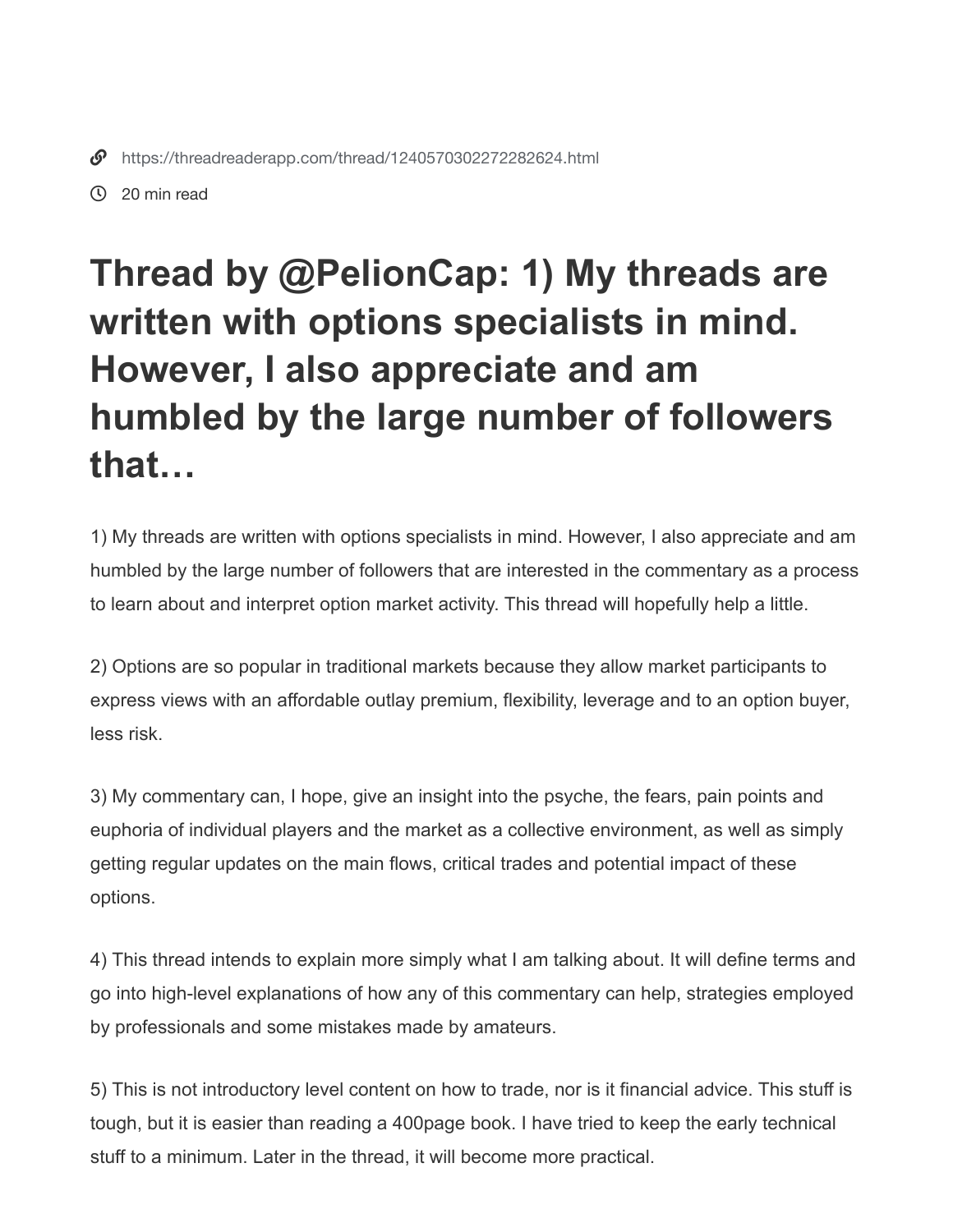6) In the future, time allowed, I will expand on some of these concepts and certainly, you will have more familiarity with terms I use in my option flow and market commentary.

7) So, let's start. The term I talk about most is Volatility [Vol]. Volatility is movement.

8) There are two types of Vol: Implied [IV] and Realised [RV]. RV is the amount the underlying market has been moving over certain time periods. IV is the culmination of market inputs that determines the actual price of an option, which indicates the expectation of volatility.

9) Vol is measured as a %. There are mathematical models, but simplistically every multiple of  $\sim$ 20% [digital assets: sqrt 365 = 19.1] implies a 1% move in the underlying product over 24hours. Ie 60% means ~3% move a day.

10) BTC [+ETH] are high volatility products, 40%+ and sometimes >100% in extreme events. The level of IV is important as with few exceptions, you want to buy options when IV is cheap and sell when IV is expensive.

11) 'Cheap' and 'Expensive' IV are generally defined relative to RV. If RV is 80% and IV is 50%, then IV is said to be cheap. However, RV is based on historic data, but it tells you the volatility environment the market is in. 10d RV is the realised vol over the previous 10days.

12) In efficient markets, IV should tend towards RV over the same period, but there are many factors. The option flows I write about, when significant, can create inefficiencies and opportunities that are worth understanding.

13) As IV is a cumulative indicator of the cost of an option, demand and supply impact its valuation. If there is greater demand, IV is likely to firm/rise and vice-versa soften/fall should supply exceed.

14) Because options when bought, have a limited downside (the premium), but unlimited upside, they tend to be acquired when markets are more volatile, when you have an increased chance of payout in one direction and limited downside in the other, as opposed to futures/spot.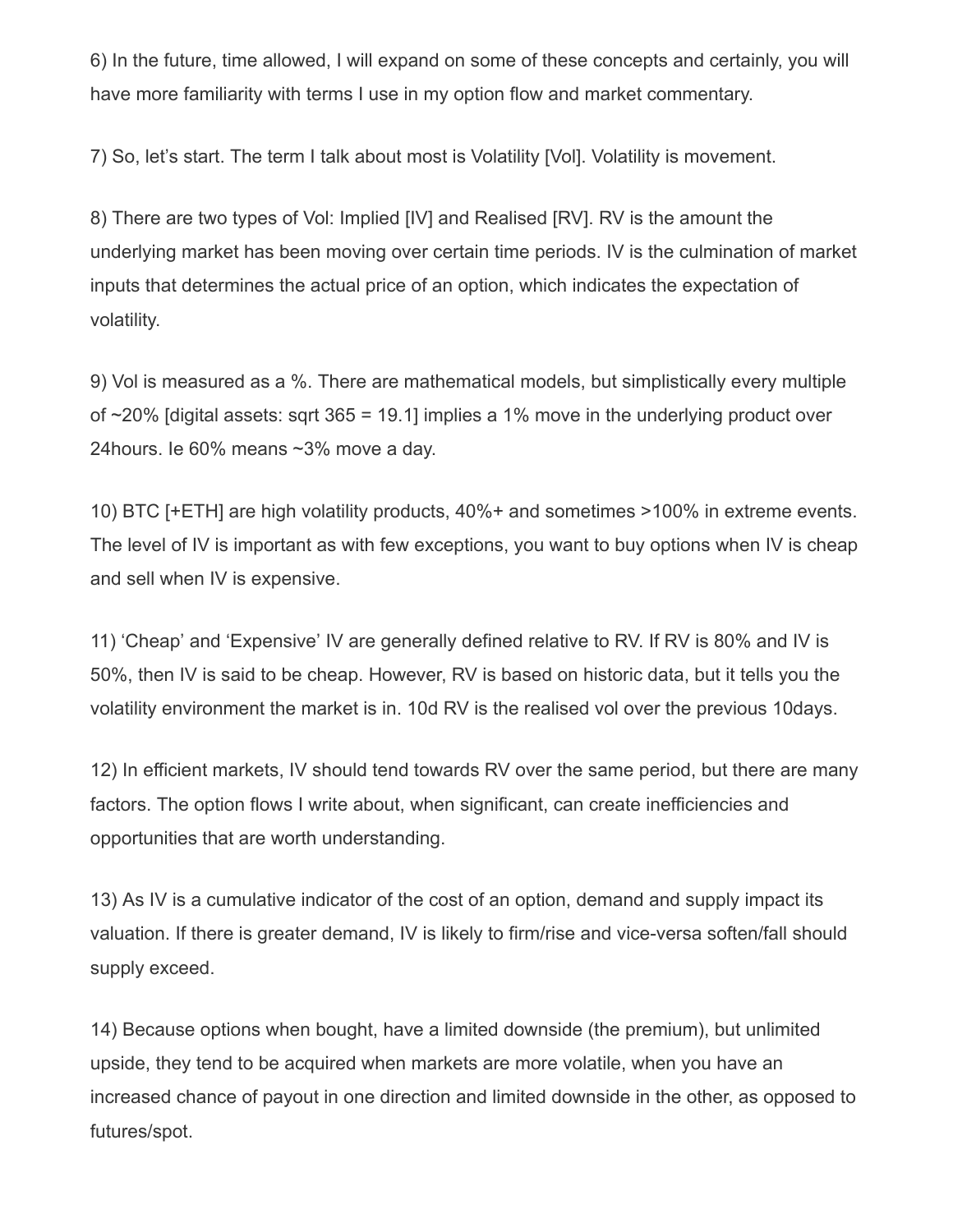15) However, when markets are volatile, liquidity providers [LPs] are less willing to sell options and consequently, IV rises, ie more expensive. Vice-versa when the underlying spot is less volatile, LPs are fine selling options (to a point), IV softens ie lower price to sell.

16) The ideal scenario, which happens very infrequently, is when markets are volatile and IV is low/cheap to buy. This can come from outsized option flow that significantly moves IV, and then presents opportunities.

17) Vice-Versa, at the end of a highly volatile period, combined with material short-covering of options, IV can be pumped high relative to RV and offer opportunities to sell options.

18) So, who are the players in option markets that drive this IV equilibrium?

19) Not limited to: 'Directional funds', 'Yield enhancement strategy funds', 'Volatility funds', 'Miners', 'Whales', 'retail', 'Liquidity providers' (including market makers). What does each of these participants do?

20) Directional funds use outright options to express/leverage underlying views.

21) Simplistically, bullish strategies not limited to: buy calls, sell puts, buy spot+puts to hedge downside; bearish strategies: buy puts, sell calls, sell futures with buying calls as a stop; uncertainty: replace spot with options, use risk reduction collar strategies.

22) Yield enhancement funds employ different strategies to increase the yield on their spot holdings, eg cash+carry, option premium selling, most commonly, covered calls, but also strangles and selling outright naked calls to gain upside exposure.

23) Volatility funds (VFs) buy and sell volatility. This is a technical trade, where options are bought/sold and delta hedged neutral, locking in a level of IV. I will elaborate later.

24) Miners have a constant production of coins. Having costs to pay, they can sell coins or use calls to overwrite which gives some income. Alternatively, they can sell futures to lock in a level or buy puts or collars to hedge their production.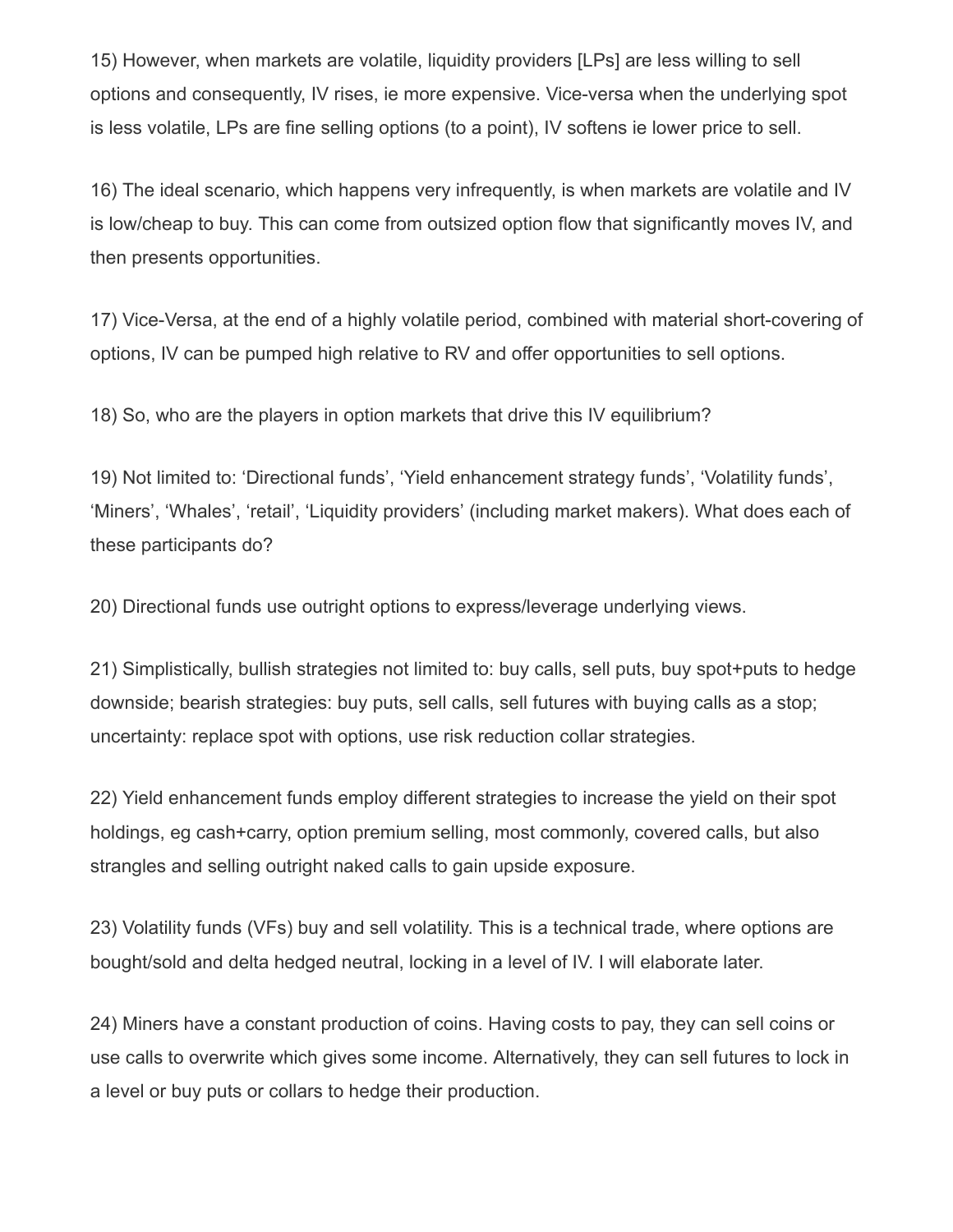25) Whales or VHNW individuals/syndicates are active using options in many ways to leverage views, set stops, reduce their margin, circumnavigate liquidity or even trigger stops.

26) Retail, obviously smaller individuals, but when combined can signal to me (and therefore you) underlying sentiment, euphoria, and concerns.

27) Liquidity providers (LPs), in their different forms, provide prices and/or liquidity for end users. A significant portion of these LPs act in the same way as Vol funds, but more active. The most prevalent being volatility 'market makers' (MMs).

28) MMs and VFs are cognisant, more than the other groups, of the nuisances of options. This is where we start with the fundamentals and go into simple explanations of option greeks.

29) The strike price is the spot level of the chosen option. Maturity is the tenor of the option. A call is a bullish option allowing the buyer to buy spot at the strike price. A put option is a bearish option allowing the buyer to sell spot at the strike price.

30) So if I say 'a buyer of 26/6 20k calls', that means a buyer of call options at the 20k strike, expiring on 26th June. The buyer wants BTC spot to be above 20k on or before 26th June.

31) This is as simplistic as it gets. These kinds of call buyers are said to buy the calls 'naked' or 'unhedged'. It means they buy the options and do nothing else but pay and pray. To buy this option you pay a 'premium' – a cost. If you sell the option you receive the premium.

33) MMs and VFs take things a step or two further. When MM/VFs buy/sell an option they delta hedge so they are delta neutral. A delta of 1 (or 100%) moves the same as spot. A 0.5 (50%) delta means the option moves at 50% of the rate of spot.

34) Delta also defines the probability of that option being In-The-Money (ITM) ie for a call, spot>strike price. If spot < strike price, the call option is Out-of-The-Money (OTM).

35) At-The-Money (ATM) is associated with any strike price at or around spot which could range subjectively from 40-60% option deltas.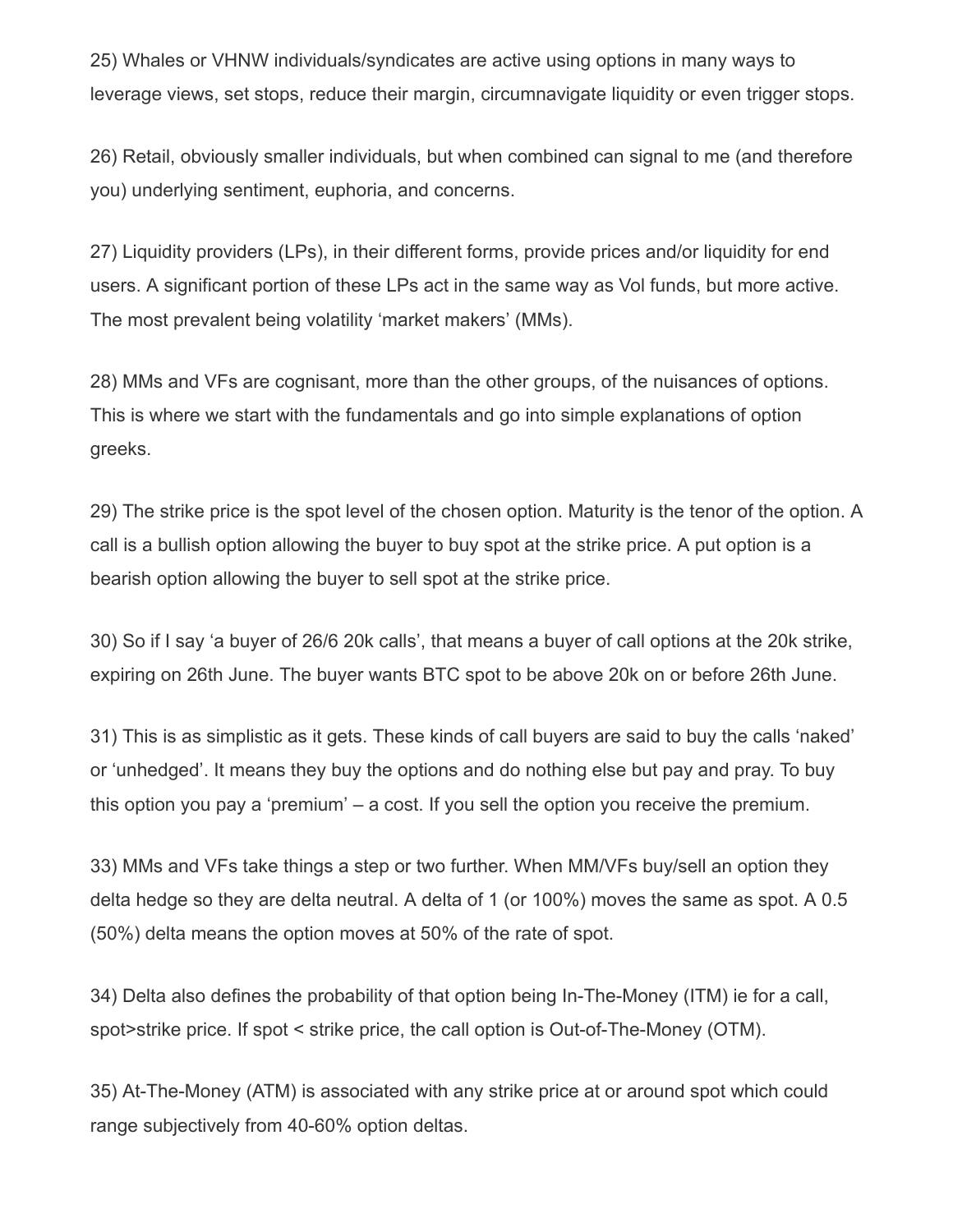36) Therefore, if an option is 50delta (0.5), then to be delta-neutral, if I buy 10x 50delta calls, I would sell 5x BTC. Depending on the premium paid a mathematical model calculates an implied volatility level specific to that trade.

37) Within a range, it doesn't then matter about the movement of the underlying market, the delta hedge will offset any options move. So why do this?

38) Imagine if IV and RV are equal, ie efficient market. Say hypothetically IV=RV=60% and the option premium is \$500. Then if a large seller takes the price of the option to \$450, which let's say equates to 50% IV. MM buys the option, hedges delta neutral, locking in 50% IV.

39) The seller finishes, RV has not changed, so other value buyers enter the market. These buyers saw the 50% print, so they are not in a rush to pay 60%, but perhaps they are fine buying 55%, say \$475 option premium on the same spot reference.

40) The MM buyer at 50% then has the opportunity to take a profit, or continue holding. Note that if spot had moved, the option price would have moved by its respective delta, but the offsetting spot hedge would have negated any financial gain/loss. IV locked in.

41) This is what options MMs do all day in 100+ strikes across several maturities; VF's same but more strategically and less active.

42) Push a step further and if the MM buys the June 10k strike at 50%, he doesn't have to sell the same strike to profit; a mathematical model will determine an IV of another strike that also suffices.

43) MMs, therefore, accumulate large inventories of longs and shorts but often have no care in the underlying spot direction, but every care about IVs of all the strikes in all maturities they cover; they all present opportunities.

44) So this is the basic level activity of MMs. Buy vol low, sell vol high across a range of mathematically connected strikes and maturities.

45) We've learned about two greeks – Delta and Vega; Vega is a way of measuring how the premium of an option moves relative to an IV move.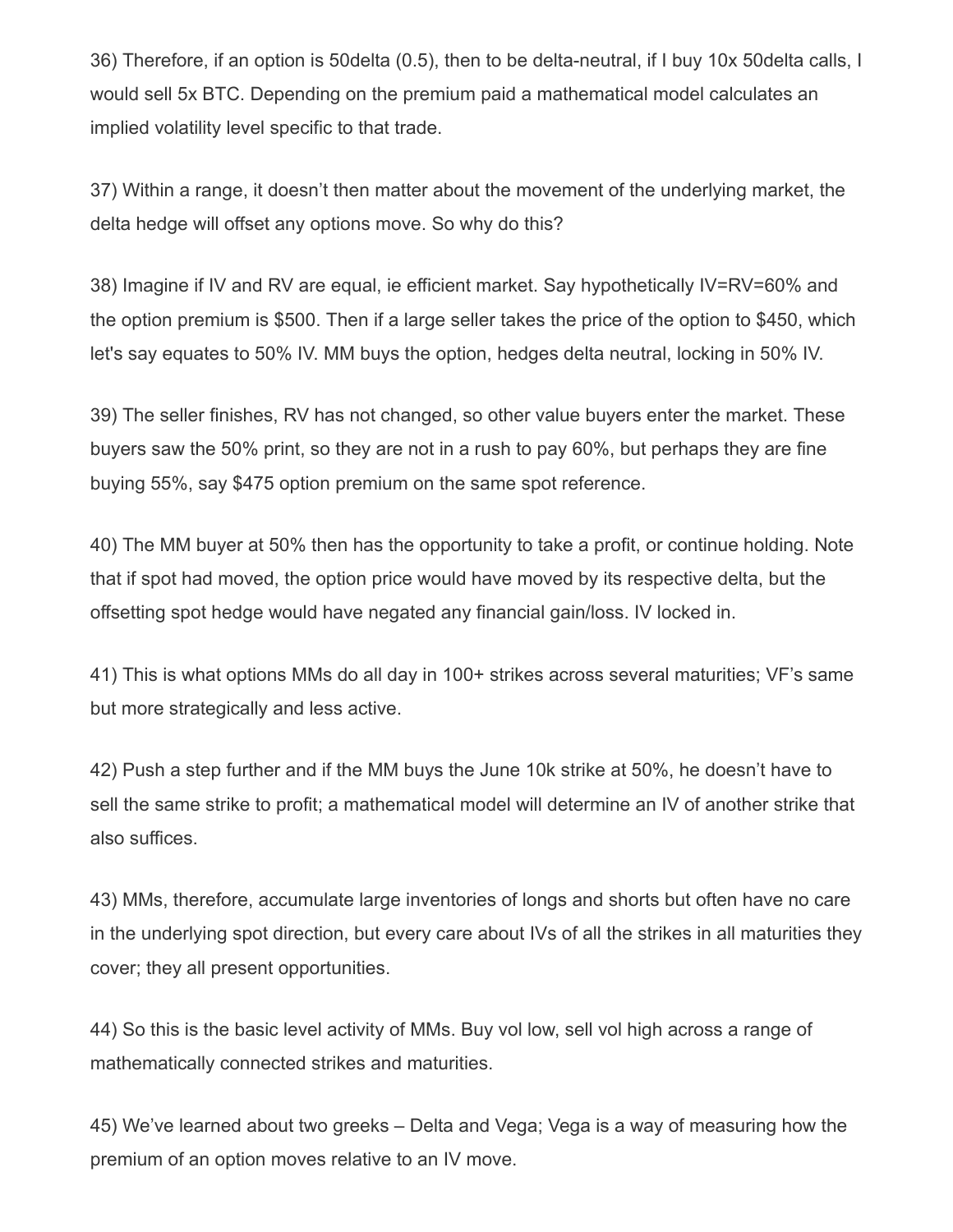46) Unfortunately holding options is not a free lunch. Holding an option is susceptible to option decay, greek Theta. Every moment of the day, there is a simple cost of holding an option. Of course, this is a benefit if selling an option, as the seller receives the theta income.

47) To compensate, option holders get Gamma. Gamma impacts the delta of an option in such a way that the more spot moves, the more the delta of an option changes. This generates free deltas; without going into the complexities, if this sounds like a good thing, it's because it is

48) The simplest way of assessing how good, is if the extra deltas you receive via gamma outweighs the theta. The breakeven is if the market realises a standard deviation move.

49) If you are more confused than a few paragraphs ago, this is not easy to grasp and I'm deliberately not going into detail, nor do you need to in order to read my commentary. The point is to illustrate the benefits of options to different participants: why and how they are used

50) For end-users, the concepts are fairly clear. For MMs and VFs, they buy the option if they feel IV is cheap and/or if they feel the market is going to move, due to gamma benefits. Conversely, MM+VF sellers think and want the opposite.

51) All these participants bring about short-term equilibrium in the options market.

52) The last technical element necessary to understand is 'skew'. If every strike from 1k-40k BTC had the same IV, you would have 'flat' skew.

53) In traditional markets, say equities, OTM puts trade at an IV premium to ATM, calls trade at a discount IV to ATM. That is because in equities, institutional longs like to use puts to protect, and also sell calls to enhance yield.

54) With traditional option market volumes much larger relative to the spot+futures market volumes, that leads to a positive (+ve) put skew and negative (-ve) call skew.

55) In BTC, there is a less continuous focus on protection, less call over-writing, more interest in leveraged upside call buying. As a consequence, this has lead historically to a flat to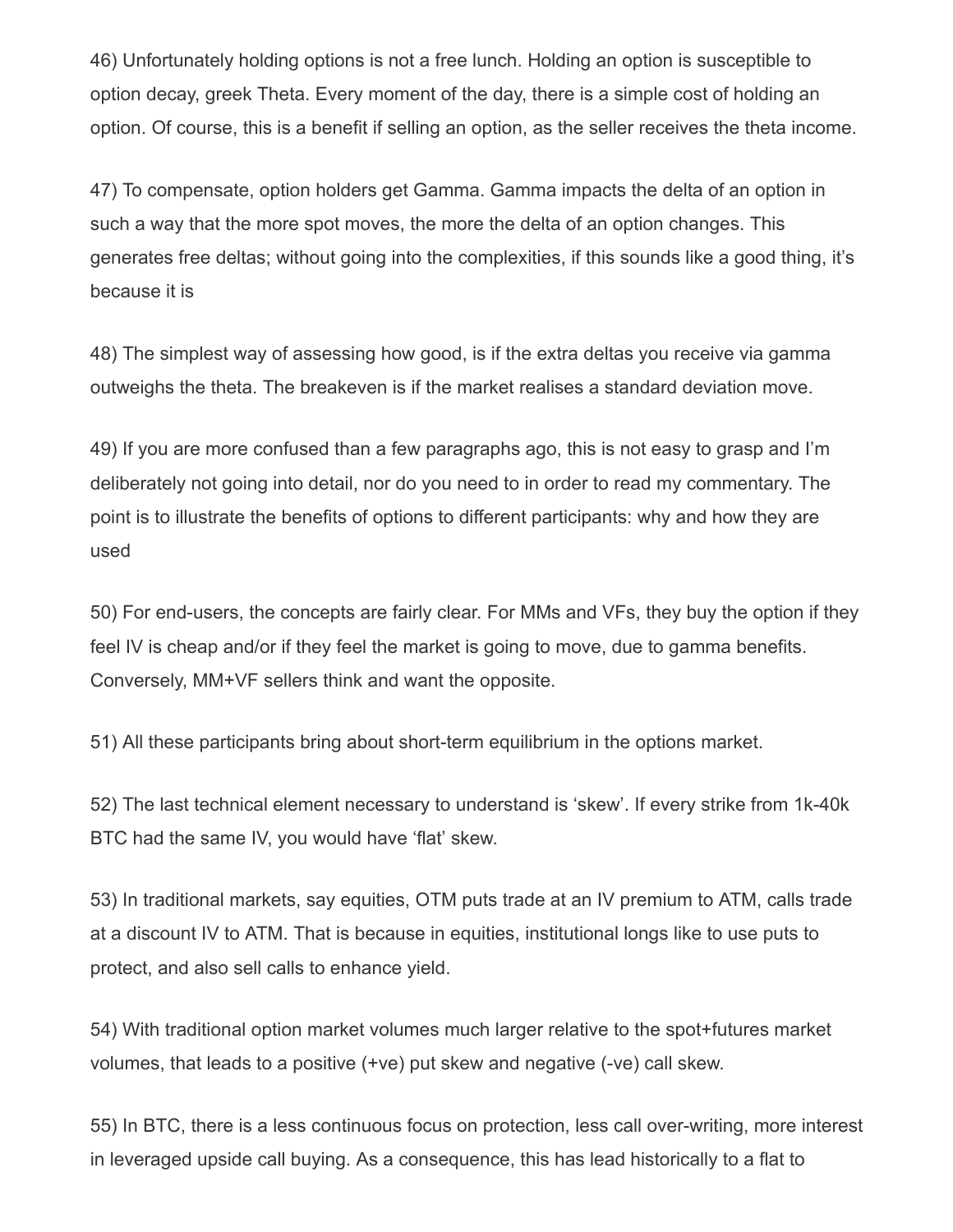slightly +ve put skew and firmly +ve call skew.

56) The +ve call skew just means that prices are higher for OTM calls than they would be if BTC behaved more like a traditional market with -ve call skew.

57) Well done for making it through the technical bits. So how does any of this apply to my market commentary, and how is it useful?

58) We buy options instead of futures as they have a limited downside as opposed to getting stopped out on a large adverse move.

59) Being long an option, we are susceptible to vega and theta. Theta is a constant battle, but we can be smart and buy options only when cheap, so vega can benefit rather than fight against us too.

60) Cheap is subjective. Some look at absolute levels, some compare IV with RV.

61) Conversely, we prefer to sell options when IV is expensive (absolute or relative). When we sell an option we collect theta every day; however, our potential losses are unlimited – so EXPERTS ONLY, please.

62) Here are some strategies that can be employed by different participants in different market environments:

63) Bullish Strategy 1) Naked Call buying when IV is cheap. 2) Long BTC and long a put for protection. For example long 10x BTC at 10k, long 10x 9.5k puts, so if puts cost \$300 each, the unlimited upside from the long BTC, downside protected to \$9.2k for the option duration.

64) Bullish Strategy 3) Long BTC, long OTM put, short OTM call. As in 2, but the put protection is financed by selling the call. This strategy is called a collar or risk-reversal and is employed by institutions in traditional markets frequently.

65) If you think about '3' and what has been said earlier in the thread, with a flat put skew and a +ve call skew, puts are priced low to buy and calls priced high to sell. Any strategy that takes advantage of anomalies is worth considering.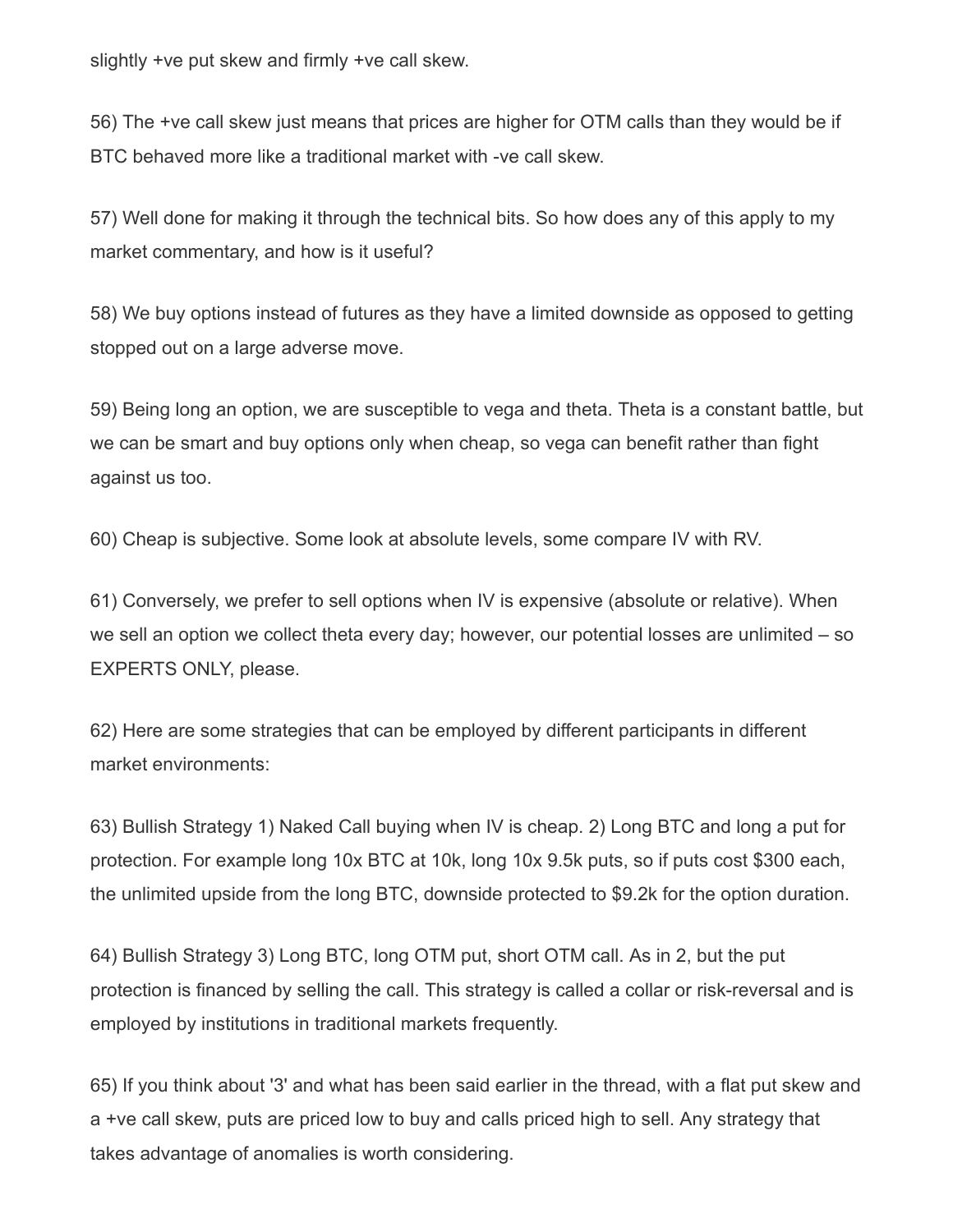66) Example +10 BTC at 10k, +10 9k puts, -10 12k calls. Due to skew pricing, it is possible to get this asymmetric risk-reward pay-off in some maturities such that the puts and calls are the same premiums, so near-zero cost or whatever is comfortable.

67) The disadvantage of this structure (and selling any call) is that the upside is limited to the call strike price. Institutions care less about this, as the market structure will have made money, but BTC retail has a habit of being obsessed with outsized upside returns – moon.

68) These strategies also highlight that put buying and call selling isn't always bearish; they can be used with some intelligence to create restricted bullish strategies, that perform well.

69) Bearish strategy 1) Naked put buying when IV 'cheap'. 2) Short futures/spot, long a call as a 'Stop'. Just as you can adjust the tenor of a put to define the duration of protection or peace of mind, so you can use often short tenor calls to effect a stop.

70) Example: Short BTC at 10k + buy a short-term 10250 call for \$50. The call effectively guarantees a stop at 10.3k which may be preferential to a market stop and very effective with large positions where a futures stop could trigger larger moves due to liquidity at a key level

71) Naturally, these are the basics. Clearly, selling naked puts is bullish, selling naked calls is bearish, but these can lead to unlimited losses.

72) Selling options can clearly be profitable as theta is on your side as income, but just because you get an easy payday, the risks are significant.

73) Like entering the ring with Mike Tyson, you know you're going to get paid, but as the great man once said – 'Everyone has a plan until they get punched in the face.

74) Yield enhancement strategies come from selling options. Selling a strangle is one favoured strategy by some funds. The other, which is the only time a retail trade should consider using the 'sell' button for options (other than taking profits) is for covered calls.

75) This is because you are long the underlying spot BTC, so selling an upside OTM call when executed properly cannot lose your money. Eg +10x BTC at 10k, -10 1m 120% call at \$200. This locks in ~2% each month when executed.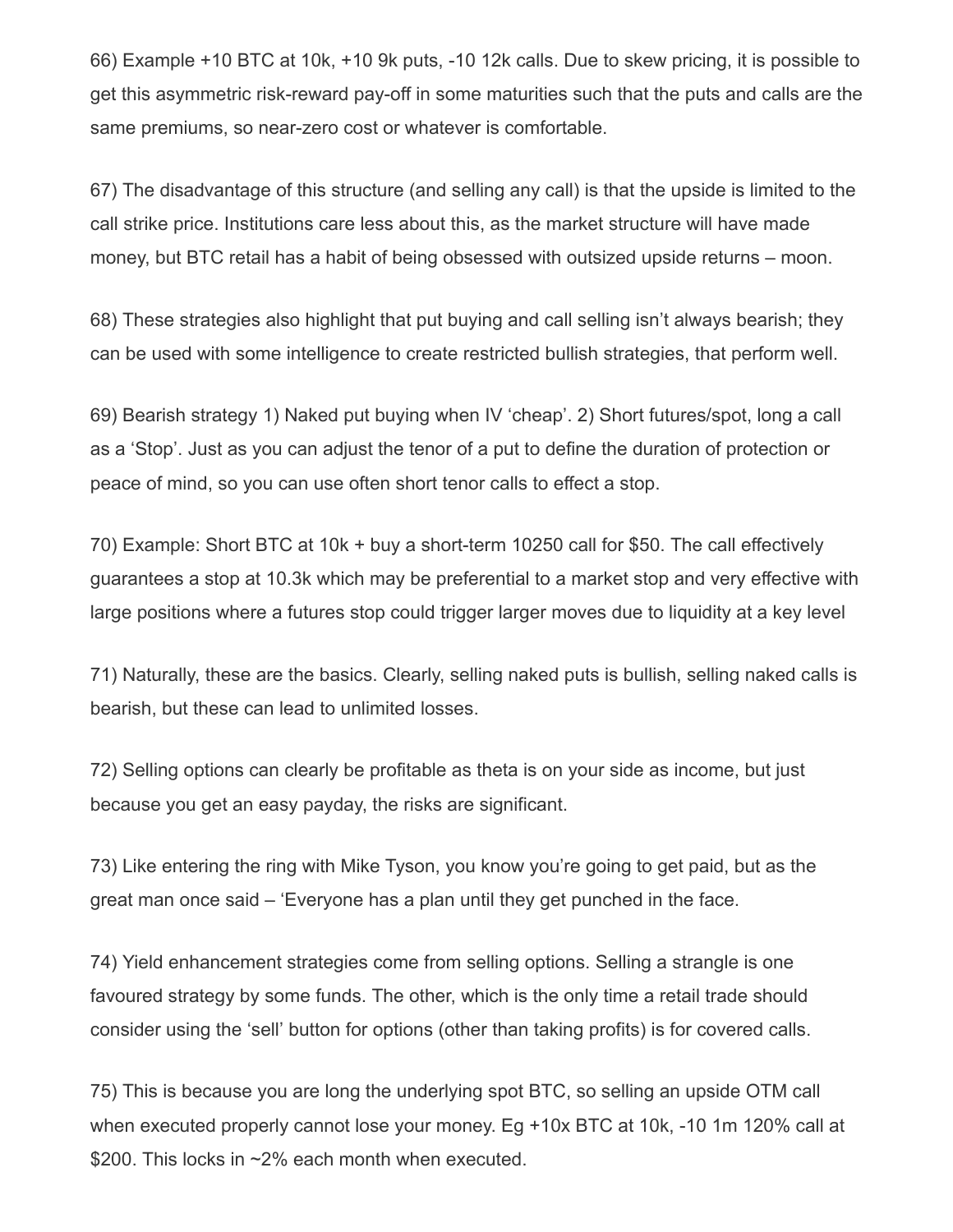76) But if BTC rallies the 20%, you see no more upside. It is important to note that covered calls are for yield enhancement, it does not protect your long BTC should the spot market fall as some on CT say; it only gives you an extra 2%.

77) Uncertain Strategy: If uncertain, don't trade is wise promulgated advice, but there are ways of using options to mitigate uncertainty.

78) Option Replacement Strategy – Say you buy 10x BTC at 10k and spot rallies to 13k. At this point, you are unsure if the market will keep rising in the immediate future, but you want to maintain upside exposure.

79) Buying 10x 13k short-term calls costing say \$300 each and selling your 10x BTC, would take profits, limit the downside to the premium, but still maintain upside benefits.

80) This is a well-employed technique at TA boundaries or in times of uncertainty or risk managing over-extension in traditional markets. Ie you replace spot with options when cheap.

81) Tempering FOMO strategy: Imagine the above example but you hadn't bought BTC at 10k, but spot had now rallied to 13k. Now there is a sense of FOMO on future upside moves, but thankfully there is a nagging uncertainty.

82) The best strategy is to avoid FOMO all together and base decisions on justifiable information. However, you may feel compelled. Buying calls may be better than futures.

83) Since FOMO is such a powerful psychological factor in digital asset markets, and in a market that lacks large call over-writing, the demand for calls, creates +ve call skew – the FOMO call skew.

84) This FOMO call skew leads to IVs naturally rising as spot rallies and is the opposite of traditional markets under normal conditions.

86) In traditional markets, the options market can often impact the futures market; in BTC that is infrequent, but due to BTC market liquidity and inefficiencies it is worth noting pain points where it can influence both the options and futures markets.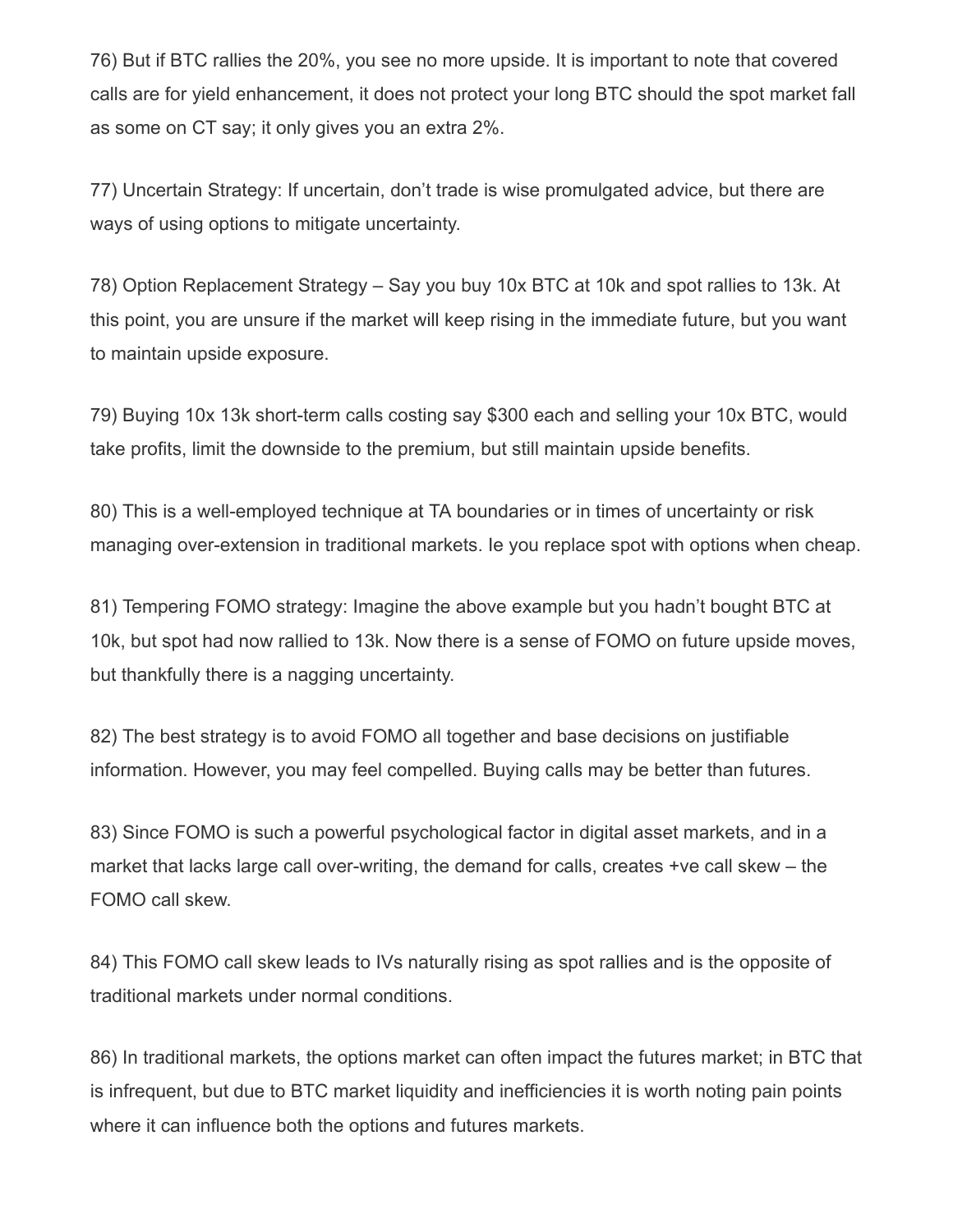87) Option expiries can have an impact over the period of the expiry calculation as options expire and risk needs to be mitigated. When these options are ITM, there can be large amounts of underlying exchanging hands. If one side dominates, can lead to a 1-2% move in spot.

88) More interesting for my commentary is forced or badly executed oversized option flows. Of significant note can be short-covering of options that were sold OTM, but due to rapid spot moves have moved deeply ITM.

89) If 1000x options need to be short-covered and they are now 70delta, that's 700BTC which in an unstable market can lead to substantial slippage in the underlying and also in the options market where liquidity is scarce. IV can in cases move 50% in brevity.

90) My commentary aspires to identify pain points, feel tremors in sentiment, recognise patterns and signatures, identify and explain large flows.

91) I do this with an accumulation of info from different sources, exchanges, connections, trading partners, intense overview or orderbooks, recall of entry points, making sense of exit points, + a small dose of experience.

92) Few will read to the end of this thread. A huge thank-you if you have taken the time.

93) If you feel there has been a benefit and wish to take mutual advantage of my affiliate links, under no obligation, thank-you. Here are the links: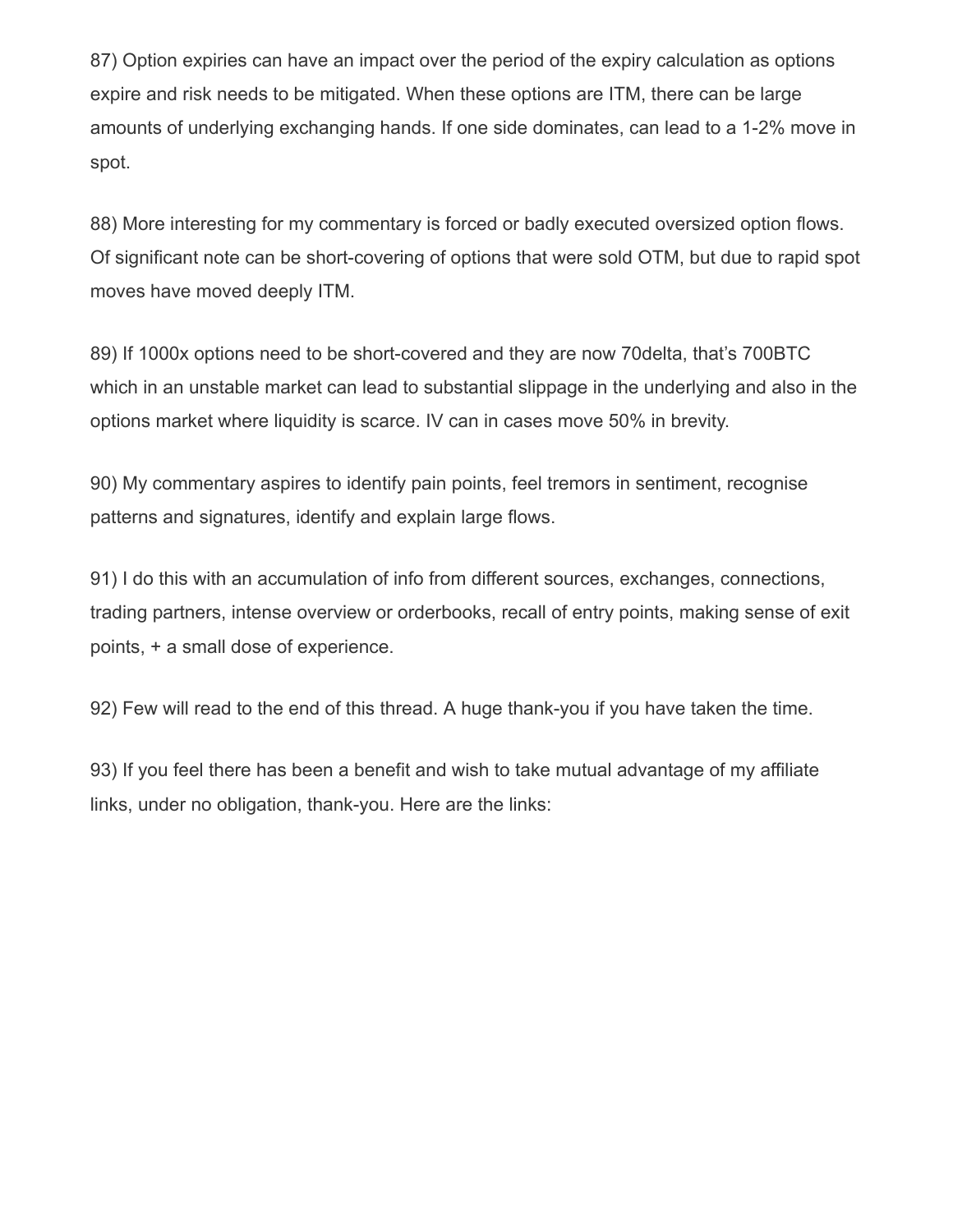

94)